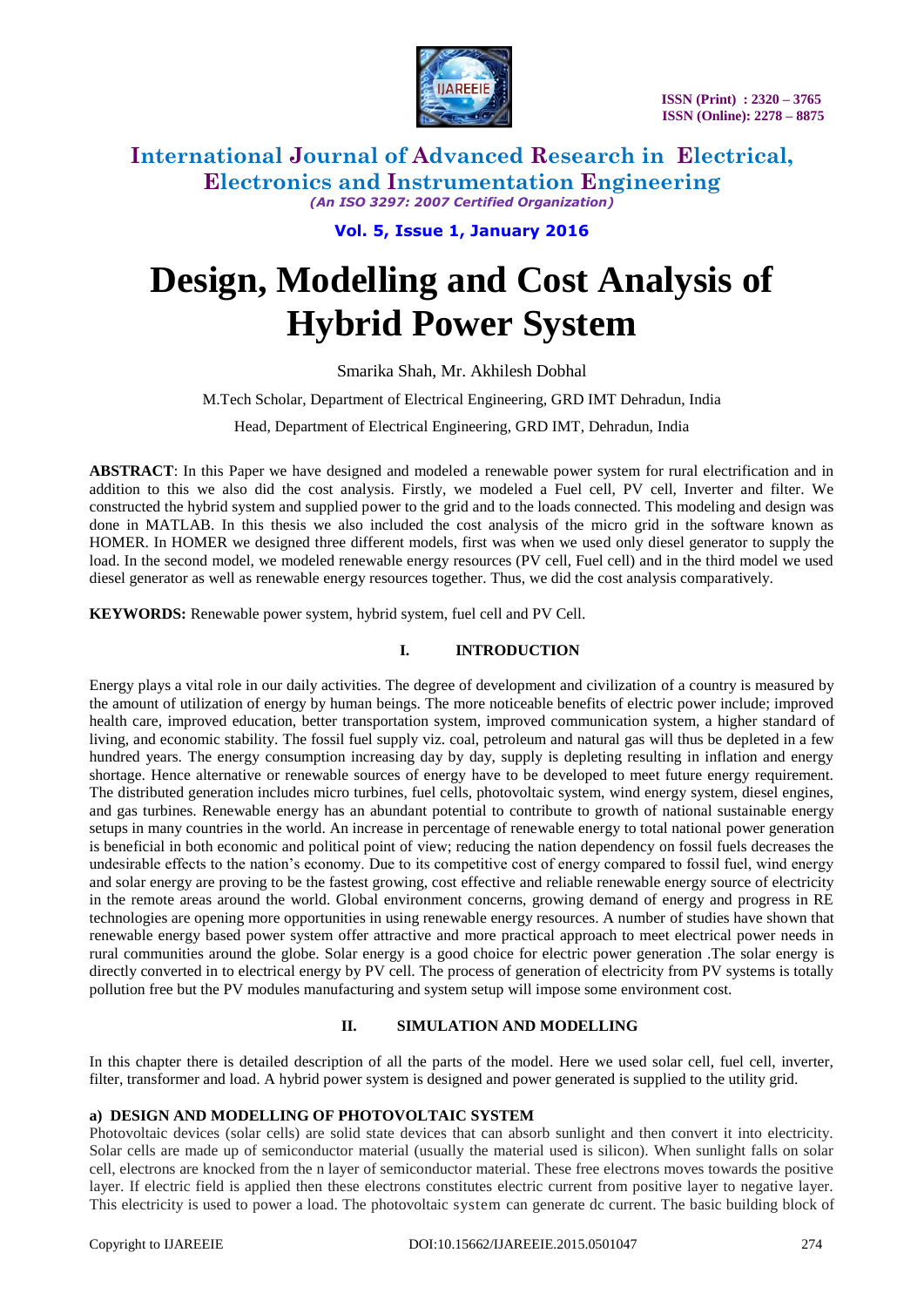

# **Vol. 5, Issue 1, January 2016**

PV arrays is the solar cell. The output characteristic of PV module depends on the cell temperature, solar irradiation, and output voltage of the module. The generated voltage of this PV cell is around 0.5 to 0.8 volts. This voltage cannot be used as it is small. Thus many solar cell are connected in series and parallel to form a PV module.



Fig 1 Equivalent circuit of PV Cell

This equivalent circuit of a general PV cell consists of a photocurrent, a diode, a parallel resistor which expresses a leakage current, and a series resistor which describes an internal resistance to the current flow. The current source Iph represents the cell photo current; D is used to represent the p-n junction, Rsh and Rs are used to represent the intrinsic series and shunt resistance of the cell.

#### **b) FUEL CELL**

An FC is a static electrochemical device that convertsthe chemical energy of a reaction directly into electricalenergy. It can be categorized as afirst-rate electricitysource because of its ability to produce constant power atfull load. FC operation is nearly similar to a battery system.However, an FC continuously provides DC electrical powerinto a system as long as hydrogen gases are supplied, afeature which a battery is not able to perform. An FCgeneration system needs oxygen and hydrogen to performchemical reaction and produce electricity in DC form. Theoxygen required for an FC comes from the air, which is pumped into a cathode. The hydrogen can be supplieddirectly or indirectly; it is produced by a reformer fromavailable fuels, such as methane, natural gas, gasoline, andalcohol. Primary products from this chemical reaction are electrical energy, water, and heat.

The overall reaction happening inside an FC stack can be described as follows:

$$
2H_2 gas + O_2 gas = 2H_2O + power + heat
$$

There are two electrodes one is anode and the other is cathode. Both are separated by electrolyte that is a solid membrane. The Fig.3.13 shows the PEM fuel cell. Hydrogen fuel flows from one side to the anode, Air (O<sub>2</sub>) also flows from another side to the cathode. Hydrogen dissociates into protons and electrons. Electrons are collected by the external circuit constituting the current and protons flow through the membrane to the cathode. Oxygen combines with the electrons that were produced in the external circuit and the protons flowing through the membrane and produce water.

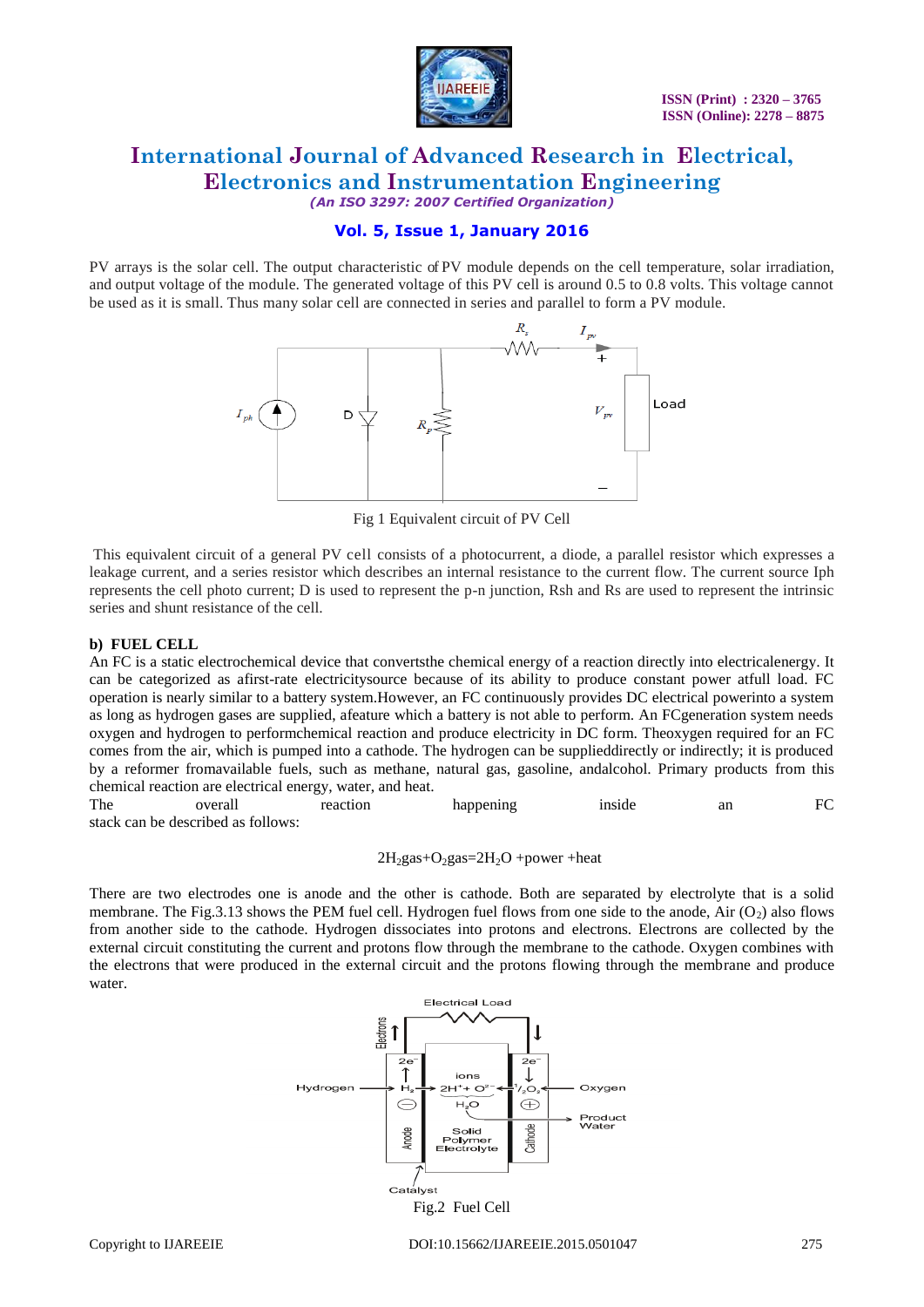

**Vol. 5, Issue 1, January 2016**

The fuel cell static characteristic is presented in the polarization curve. At zero current point, the voltage value represents the fuel cell open circuit voltage.

#### **c) Design of DC/DC Boost Converter**

Because of the existence of the switches, the boost converter works in two modes. When switch is closed, the inductor stores energy and the capacitor releases energy. When switch open, the inductor releases energy and the capacitor stores energy.



Fig 4 DC-DC Boost Converter

The first law involves the energy balance, which requires that the input energy equals the output energy:  $P_{in} = P_{out}$   $I_{in}$   $V_{in} = I_{out}$   $V_{out}$ 

The second law is the charge balance, which means the input charge equal to output charge. Because of the switch, the input current can only provide charge to output side when switch is open, and the time is (1-d)T in one T-period.

$$
\dot{Q}_{in} = Q_{out} \qquad I_{in} (1-d)\dot{T} = I_{out}T
$$

Using the two equations we can derive the basic relationship between the input voltage and output voltage.

$$
V_{\text{out}} = \frac{Vin}{(1-d)}
$$

Where d is the duty cycle, which is a positive number less than 1. From the relationship we can see clearly that output voltage is greater than input voltage.

#### **d) UTILITY GRID**

The power that is generated in the hybrid system is supplied to the grid where load is connected. This part of the model consists of load, transformer, transmission line and three phase AC source. A three phase AC source powers the grid. The output from the LC filter is given to the utility grid where loads are connected to the lines. Two transformers are used to step up and step down the voltage at the two ends of the grid. The two transformers are connected by transmission line whose length is taken 25km. Two three phase loads purely resistive of 2kW are connected at the two ends of two transformer.

#### **III. SIMULATION AND MODELLING**

#### **a) COST OF DIESEL GENERATOR**

The parameter of cost detail of diesel engine is shown in fig 5.



Fig. 5 Cost of Diesel Generator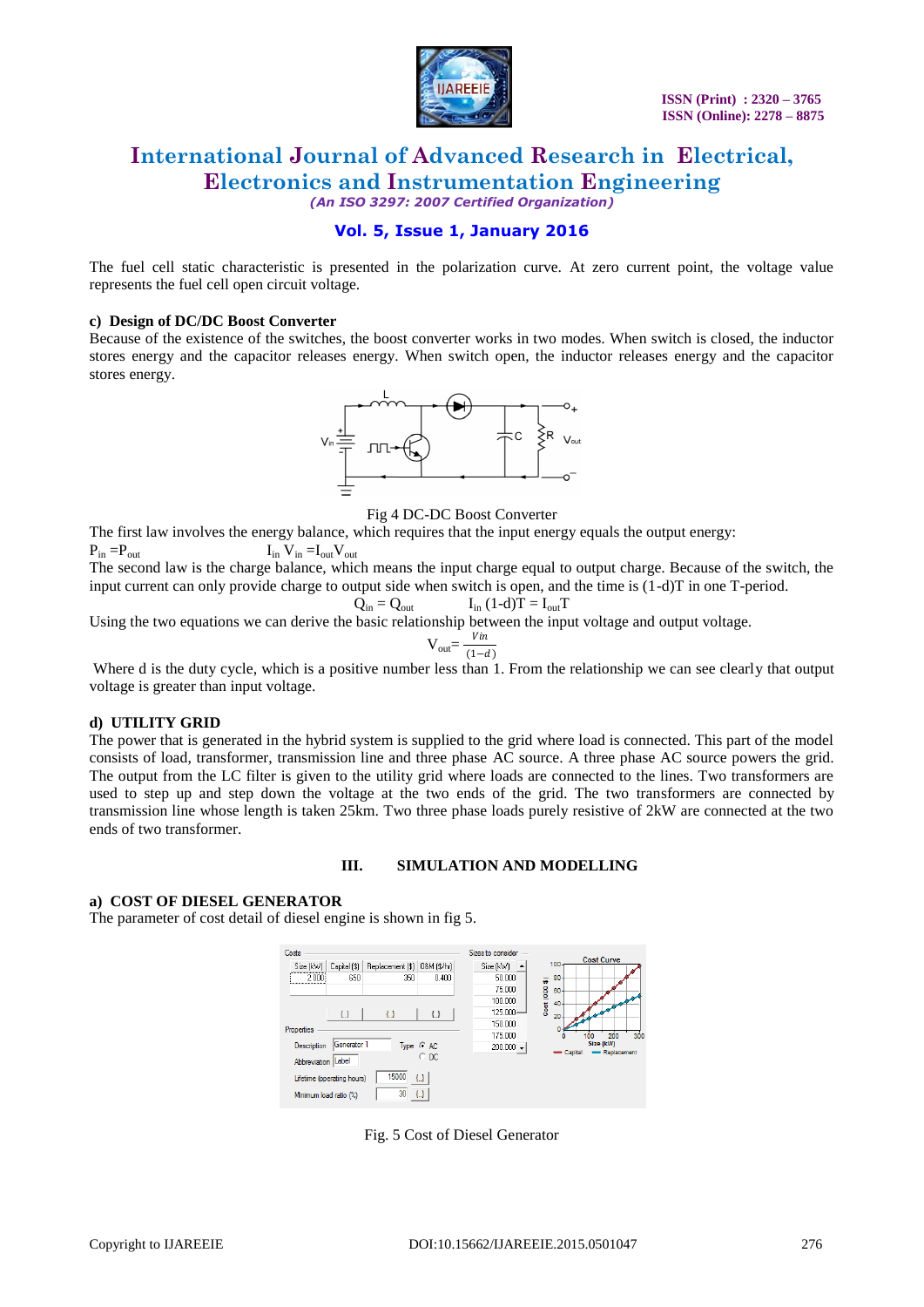

**Vol. 5, Issue 1, January 2016**

### **b) EMISSIONS IN DIESEL GENERATOR**

The parameter of emission of the diesel engine is shown in fig 6.

| Emissions factors                             |              |
|-----------------------------------------------|--------------|
| Carbon monoxide (g/L of fuel)                 | 72<br>€}     |
| Unbumed hydrocarbons (g/L of fuel)            | 0.72<br>ŁΣ   |
| Particulate matter (g/L of fuel)              | 0.49<br>€D   |
| Proportion of fuel sulfur converted to PM (%) | 22<br>₹}     |
| Nitrogen oxides (g/L of fuel)                 | 58           |
| Destination of fuel carbon                    |              |
| Carbon dioxide                                | 99.5%        |
| Carbon monoxide                               | $0.4 \times$ |
| Unbumed hydrocarbons                          | 01%          |
| Total                                         | 100 $0.35$   |
|                                               |              |

Fig.6 Emission in Diesel Generator

#### **c) PV CELL COST DETAILS**

The cost detail of PV cell is shown in figure 7.



Fig.7 Cost of PV Cell

#### **d) TEMPERATURE DETAILS**

The parameter of Temperature details shown in figure 8.



Fig.8 Temperature Detail

#### **e) BATTERY COST DETAILS**

The battery detail cost is shown in fig 9.

| Costs           |                      | Nominal specs: 12 V, 150 Ah, 1.8 kWh |                      | Sizes to consider               |                                                            |
|-----------------|----------------------|--------------------------------------|----------------------|---------------------------------|------------------------------------------------------------|
| <b>Quantity</b> | Capital (\$)         | Replacement (\$)                     | 0&M (\$/vr)          | <b>Batteries</b>                | <b>Cost Curve</b><br>200                                   |
|                 | 150<br>(.3)          | 100<br>$\left\{ ., \right\}$         | 8.00<br>$\{\ldots\}$ | $\Omega$<br>800<br>1000<br>1200 | $\frac{6}{8}$ 150<br>$\frac{8}{8}$ 100<br>$\frac{8}{8}$ 50 |
| Advanced        | Batteries per string |                                      | $1$ [12 V bus]       |                                 | eoo<br>1,200<br>Quantity<br>Capital<br>Replacement         |

Fig.9 Cost of Battery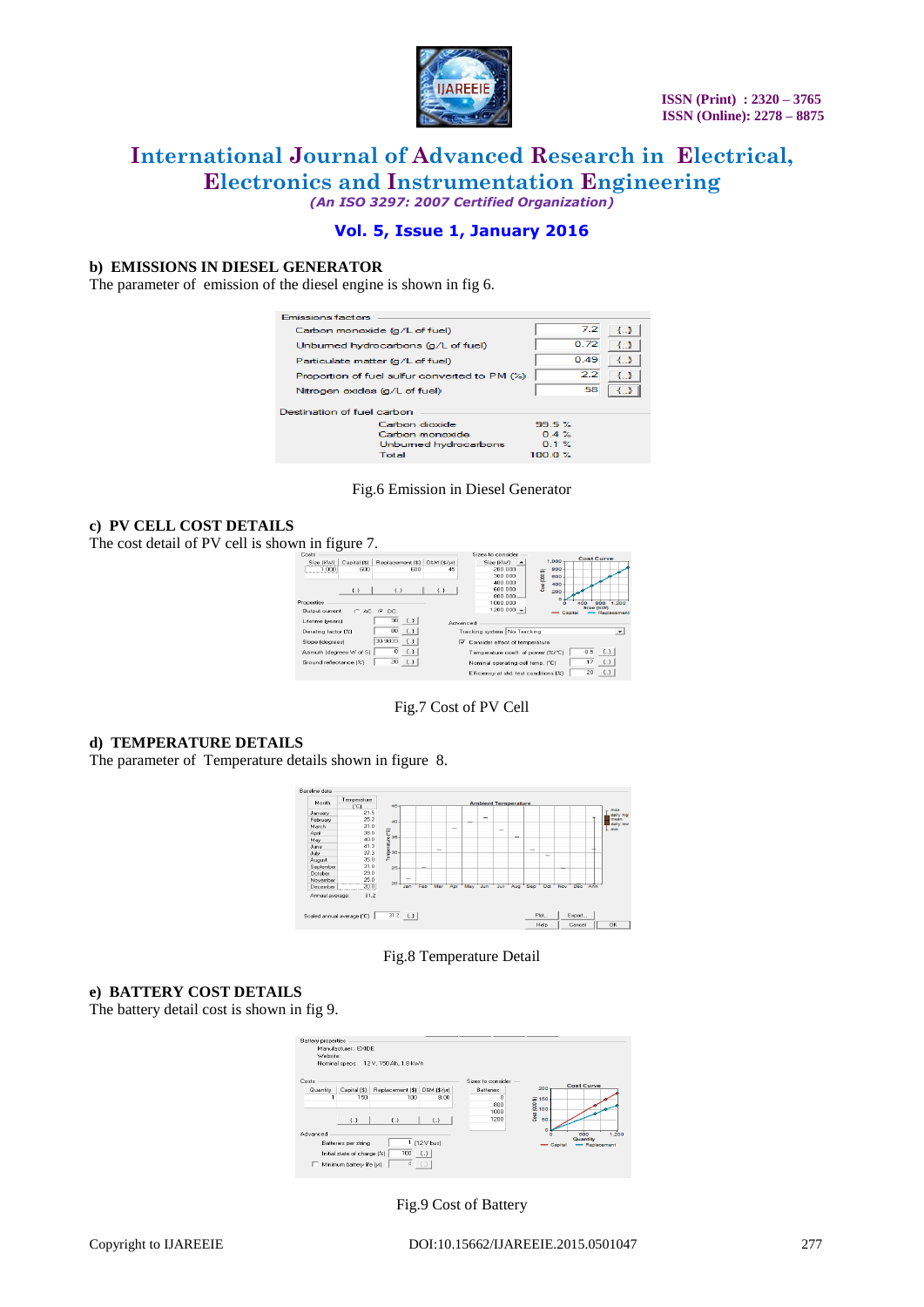

# **Vol. 5, Issue 1, January 2016**

#### **f) FUEL CELL COST DETAILS**

The fuel cell cost detail is shown in figure 10.



#### Fig.10 Cost of Fuel Cell

#### **g) POWER SYSTEM MODEL WHEN ONLY DIESEL GENERATOR CONNECTED**

The model of power system when diesel engine is connected is shown in figure 11.



Fig.11 Diesel connected power System

#### **h) POWER SYSTEM MODEL WHEN RENEWABLE ENERGY RESOURCES USED**

The model of power system when renewable energy resources is connected is shown in figure 12.





#### **i) POWER SYSTEM MODEL WHEN RENEWABLE ENERGY RESOURCES AND DIESEL GENERATOR USED**

The model of power system when renewable energy resources and diesel engine is connected is shown in figure 13.



Fig.13 Power System of Renewable Energy and Diesel Generator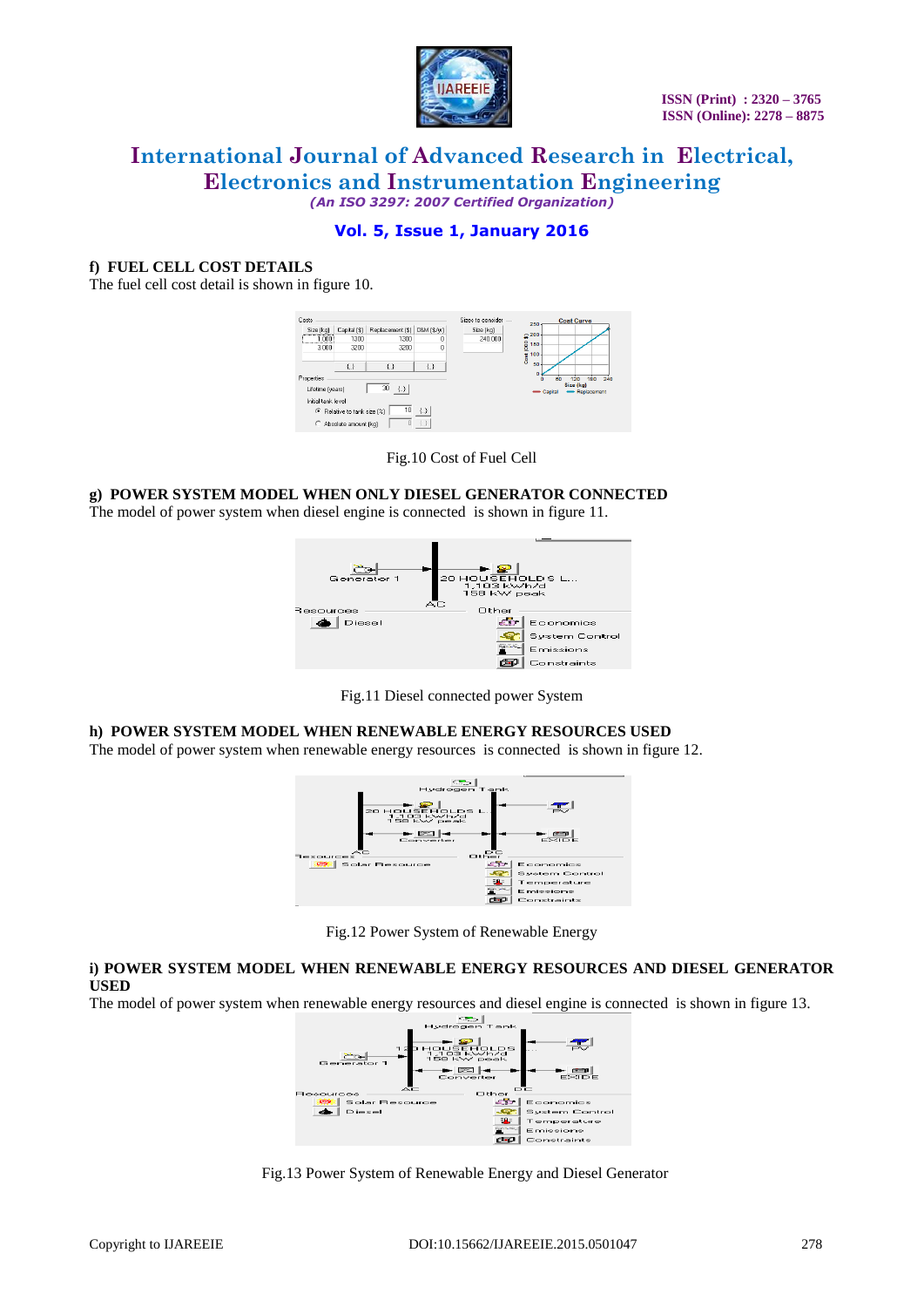

# **Vol. 5, Issue 1, January 2016**

## **IV. MATALB OUTPUT RESULTS**

#### **a) PV cell output results**

The result of PV Panel is shown in figure 14.



Fig 14 Photovoltaic cell PV characteristics

#### **b) FUEL CELL OUTPUT RESULTS**

The result of Fuel cell is shown in figure 15.



Fig 15 Fuel cell output current and voltage graph

## **c) DC-DC CONVERTER OUTPUT RESULTS**

The result of DC-DC converter is shown in figure 16.



Fig 16 Output current of dc-dc converter

### **d) UTILITY GRID OUTPUT**

Voltage input to the utility is 200volts (Phase voltage, maximum value). The value of line to line voltage can be calculated as  $200*\sqrt{3} = 346.41$  volts.



Fig 18 Three phase input voltage waveform to the grid